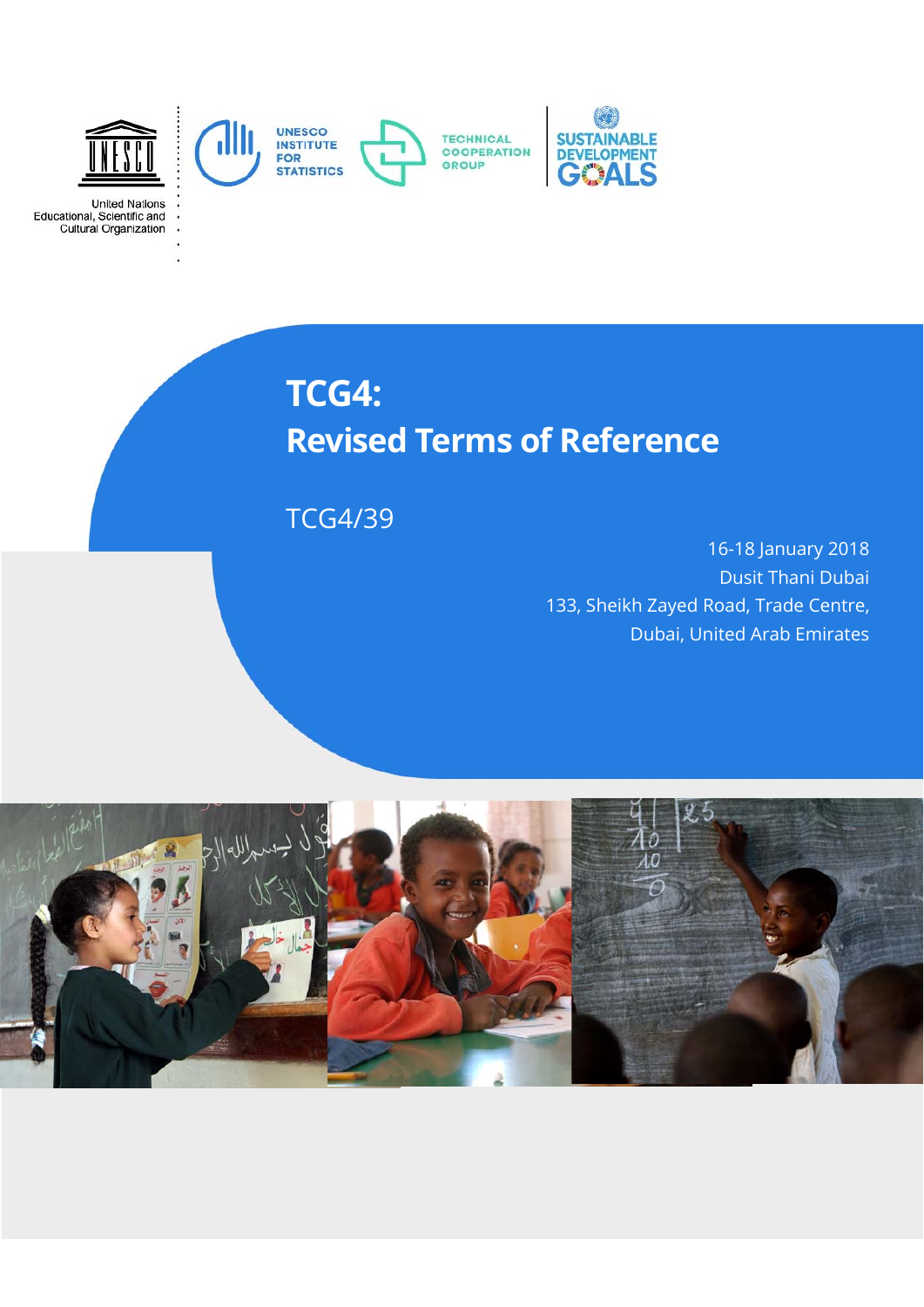

### 1. **Background**

With the adoption of the Sustainable Development Goals (SDGs) at the UN General Assembly in September 2015 and the Education 2030 Framework for Action (FFA) at the UNESCO General Conference in November 2015, attention has turned to the development of processes and plans for monitoring progress towards the targets associated with SDG 4 on education. At the level of global monitoring, the Inter-Agency and Expert Group on the Sustainable Development Goal Indicators (IAEG-SDGs) developed a global indicator framework which was agreed by the UN Statistical Commission in March 2016. A slightly refined version was agreed in March 2017 and formally adopted by the UN General Assembly in July 2017. At the level of sectoral thematic monitoring, the Technical Advisory Group on post-2015 education indicators (TAG), established by UNESCO in 2014, set out a proposal for 43 thematic indicators that was included in the Education 2030 Framework for Action.

In this context and to lead the development and implementation of the thematic indicators for education, the UNESCO Institute for Statistics (UIS) and the UNESCO Education Sector's Division of Education 2030 Support and Coordination (UNESCO ED/ESC) convened the Technical Cooperation Group on the Indicators for SDG4-Education 2030 Indicators (TCG) in May 2016. The TCG provides a platform to discuss and develop the indicators used for monitoring the Education 2030 targets in an open, inclusive and transparent manner, involving the main stakeholders. It will make recommendations on the necessary actions to improve data quality and availability, as well as the design and development of methodologies for the production of thematic monitoring indicators. As shown in Figure 1, the TCG plays a critical role of advancing the implementation of the thematic indicator framework on education. This document specifies the TCG's objectives, membership, governance and working groups. It also explains the TCG's partnership with the UIS-led expert groups to implement the SDG 4 indicator framework.



*Figure 1. Overview of UIS partnerships to implement the SDG 4-Education 2030 indicator framework*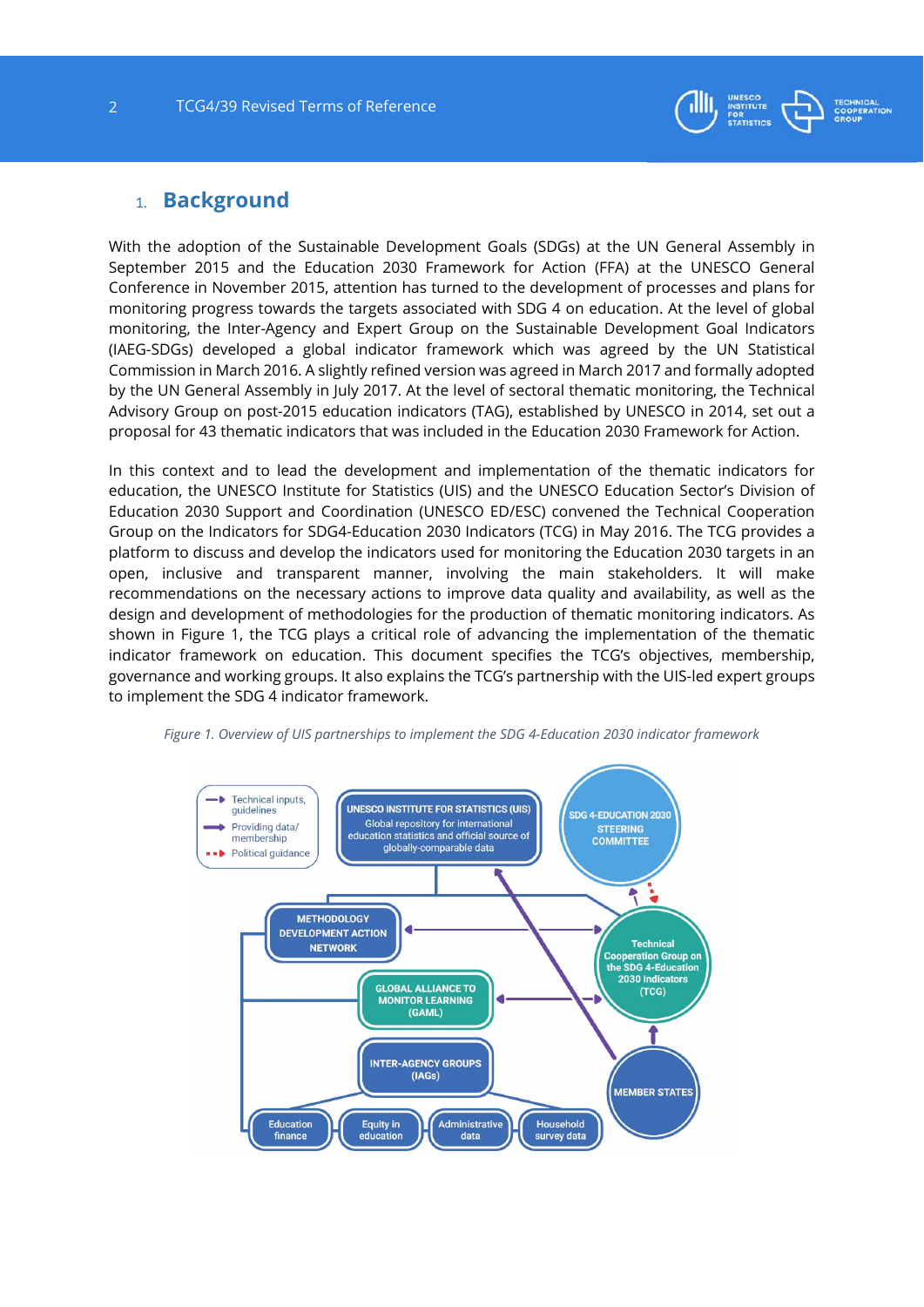

## 2. **Objectives**

The objectives of the TCG include the following:

- a. Finalise and maintain the thematic indicator framework for the follow-up and review of Sustainable Development Goal 4 (SDG 4) and the Education 2030 Agenda. The framework contains the indicators selected for global monitoring of SDG 4 by the IAEG-SDGs and approved by the UN General Assembly, taking account of any periodic revisions to the global indicators between now and 2030.
- b. Provide the technical platform to support the UIS in the implementation of the thematic indicator framework on SDG 4 - Education 2030 over the 15-year period to 2030, ensuring the use of agreed indicator definitions and the sharing of good practices and innovations in indicator production and use.
- c. Support the work of the IAEG-SDGs, relevant regional bodies and countries related to the implementation of the global and thematic monitoring framework and the design of regional monitoring frameworks, and assure the coherence of these processes.
- d. Provide inputs to guide the production of technical documentation needed for the clear communication of the thematic indicators to monitor SDG 4 - Education 2030.
- e. Provide guidance and recommendations to countries on the implementation and use of indicators with special attention to countries' specific contexts.
- f. Inform the SDG 4 Education 2030 Steering Committee on the implementation of the thematic indicator framework, providing the necessary inputs to assess periodically their coverage, limitations and the potential for better alternatives when new methodologies are developed or data sources identified.
- g. Regularly review methodological developments and issues related to the thematic education indicators and their metadata.
- h. Regularly review capacity-development activities in statistical areas and the design of information systems relevant to SDG 4 monitoring and make recommendations to be considered by the SDG-Education 2030 Steering Committee and other relevant groups supporting the development of statistical capacities at different levels.
- i. Review and ensure the appropriate use of indicators to monitor SDG 4 Education 2030
- j. Make recommendations to UIS about data reporting and sharing of SDG 4 related indicators.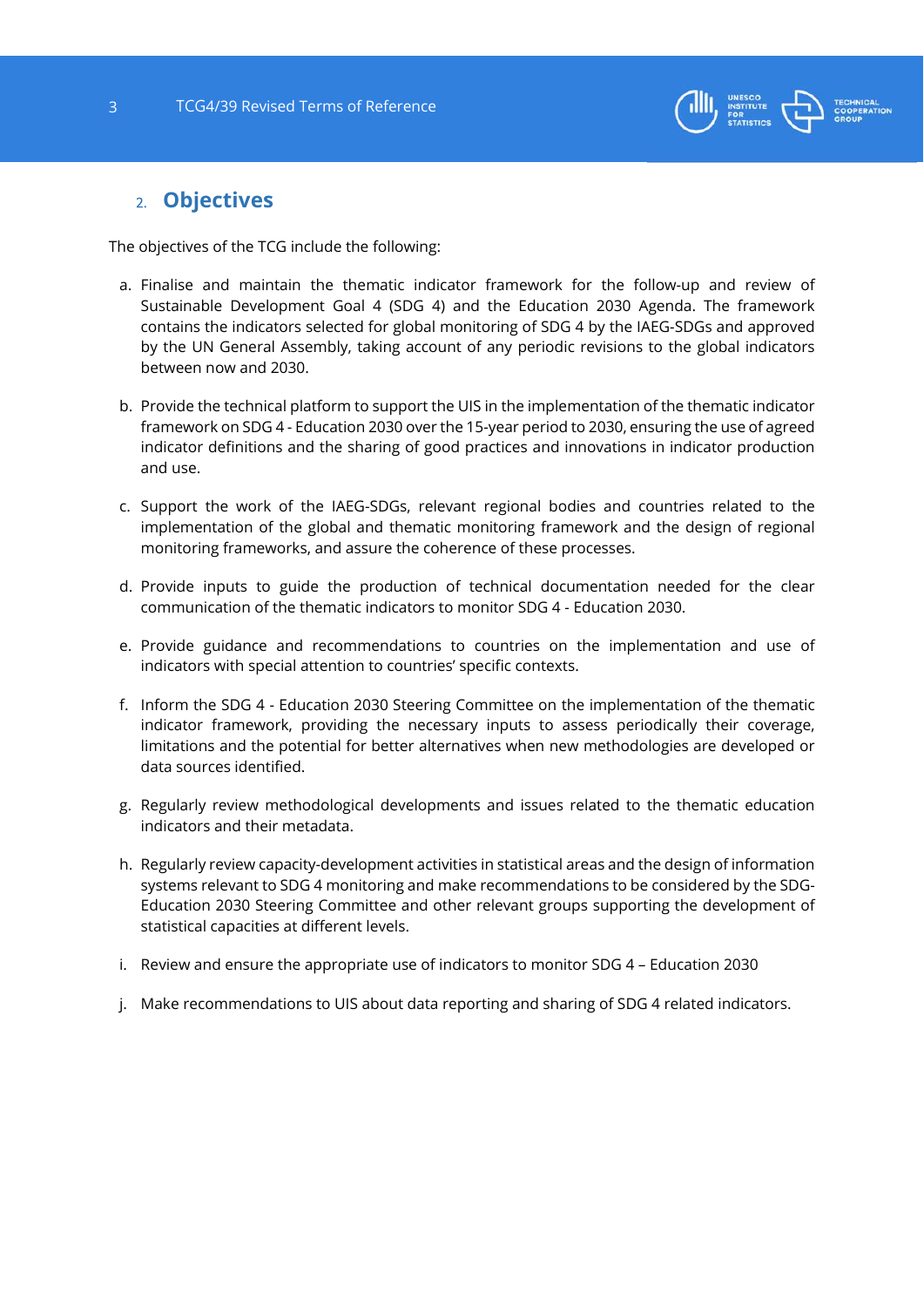

# 3. **Membership**

1

The TCG will be composed of a maximum of 38 members based on the following:

- 1. Representatives that have experience in the field of education statistics in charge of units either in countries or international agencies. All members are *ex-officio.*
- 2. UNESCO (4 members): the UNESCO Institute for Statistics (UIS) as the statistical agency of UNESCO serving as Secretariat, the UNESCO Education Sector's Division for Education 2030 Support and Coordination, the Section of Education for Sustainable Development and Global Citizenship, and the UNESCO Global Education Monitoring Report.
- 3. UNESCO Member States (28 members, see Annex I and Annex II): Initially all countries that have been members of the IAEG-SDGs were invited to join, given that they were elected in each of the regions to take part in the discussions to define the global monitoring indicators. This balanced regional representation will contribute to the coordination of the work of the TCG at the global level. It is expected that after an initial period of two years, country membership will be reviewed.
- 4. Multilateral SDG 4 monitoring partner agencies (three members): UNICEF, OECD and the World Bank Group will be permanent members given their key roles as data reporting agencies for the global and thematic monitoring frameworks.
- 5. Civil Society Organizations (two members): Education International and a second member nominated by the Collective Consultation of NGOs on Education 2030 coordination group.
- 6. The Co-Chair of the SDG 4-Education 2030 Steering Committee representing Member States1.

The TCG will also include, as observers, representatives of regional commissions, regional agencies, non-government organizations and other organizations able to provide expert technical advice and support throughout the framework implementation process. Annex II presents the current composition of TCG participants.

All TCG participants are designated by their respective constituencies, represent them and are accountable to them. Member States participate on behalf of their region. It is therefore the responsibility of participating Member States to ensure appropriate designation and sufficient communication within their region. By the same token, it will be the responsibility of the representatives of the other constituencies to communicate and consult with their peers when appropriate.

<sup>1</sup> The Education 2030 SC ToR reads, "*The SDG*‐*Education 2030 SC is co*‐*chaired by a Member State representative and UNESCO ADG/ED. Moreover, there will be three Vice Chairs, two from Member States from different regional groups and one from the civil society/teacher organizations constituency*".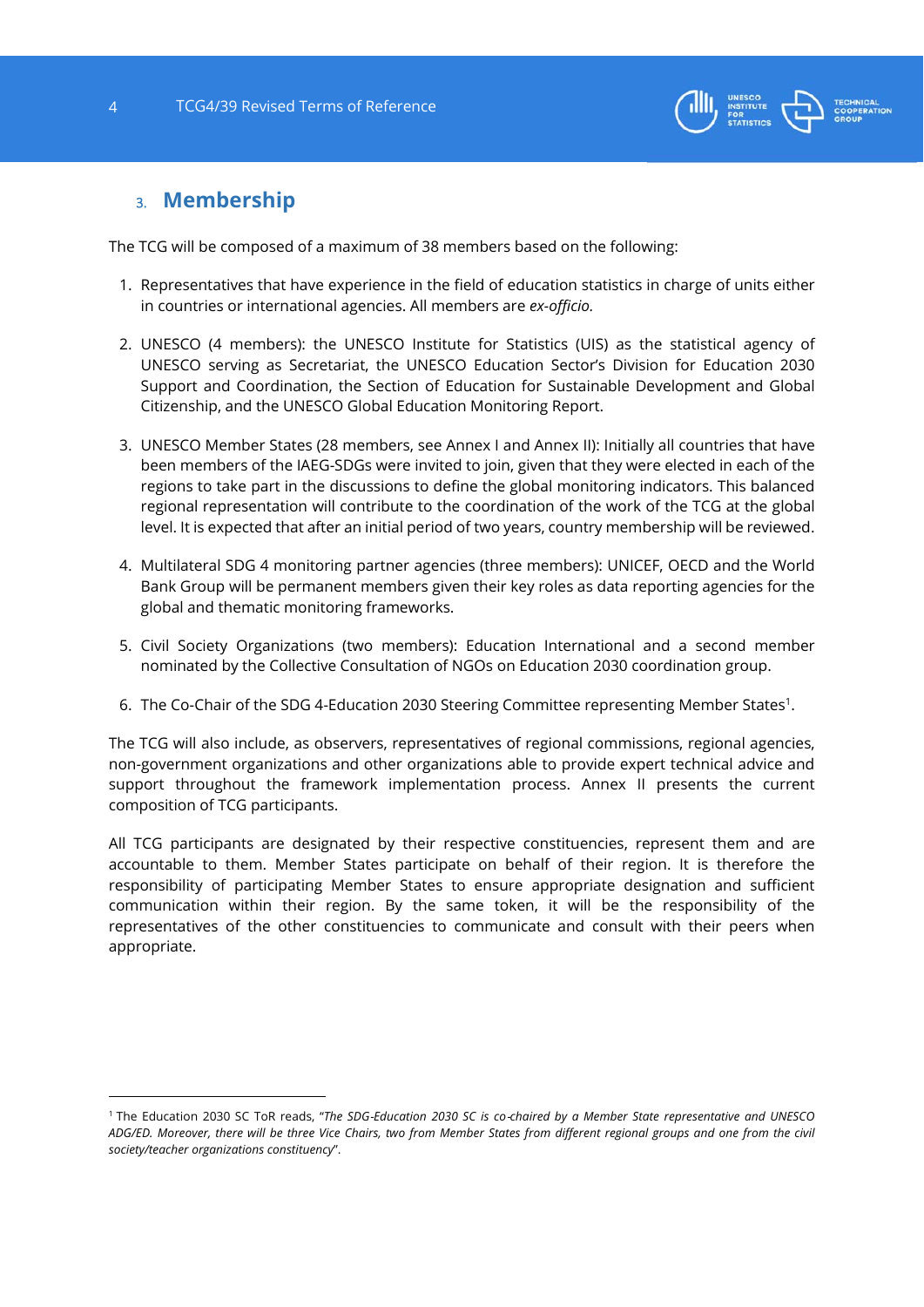

# 4. **Roles and Responsibilities of TCG participants**

- a) Commit to the tasks and outcomes of the TCG's work plan and additional tasks decided by the TCG;
- b) Commit time and effort to complete tasks on time and to a level of excellence;
- c) Participate in physical meetings and virtual communications;
- d) Review key deliverables/products from the TCG or the GAML (e.g. the Secretariat, TCG Working Groups, GAML Task Forces);
- e) Identify issues that the TCG should address;
- f) Identify potential risks and suggest possible solutions;
- g) Participate in at least one TCG Working Group or designate an alternate from the same organization;
- h) Contribute towards successful communication and positive motivation among TCG participants;
- i) Build good working relationships and serve as a sounding board for new ideas and opportunities for growth.

#### 5. **Governance**

As the UN office for the production of internationally-comparable statistics on education and in line with the mandate given in the Education 2030 Framework For Action, the UNESCO Institute for Statistics will be the Secretariat of the TCG and its Director will chair the TCG jointly with the Director of the UNESCO Education Sector's Division for Education 2030 Support and Coordination (ED/ESC). The Chairs of the TCG will inform the SDG 4 – Education 2030 Steering Committee on the activities of the TCG twice a year on the occasion of each of the SDG 4 - E2030 SC meetings.

The implementation of the work plan will be supported by Working Groups or Task Forces established within the TCG and through other inter-agency mechanisms, and, where relevant, bring together additional specialised agencies and expert advisers in the various fields covered by the targets of SDG 4.

To ensure the coherence and efficiency of the Working Groups or Task Forces, they will be led by members of the TCG with significant expertise in the topics to be addressed by each group.

#### *Responsibilities of the Co-Chairs*

- a) Chair meetings and ensure meetings are strategic, participatory and concise in line with the purpose of the group;
- b) Coordinate the work of the Working Groups and ensure the delivery of their outputs;
- c) Inform and update the SDG-Education 2030 SC Co-Chairs on the TCG's activities and outputs;
- d) Promote the work of the TCG;
- e) Liaise with partners and promote their participation if relevant to the objectives of TCG.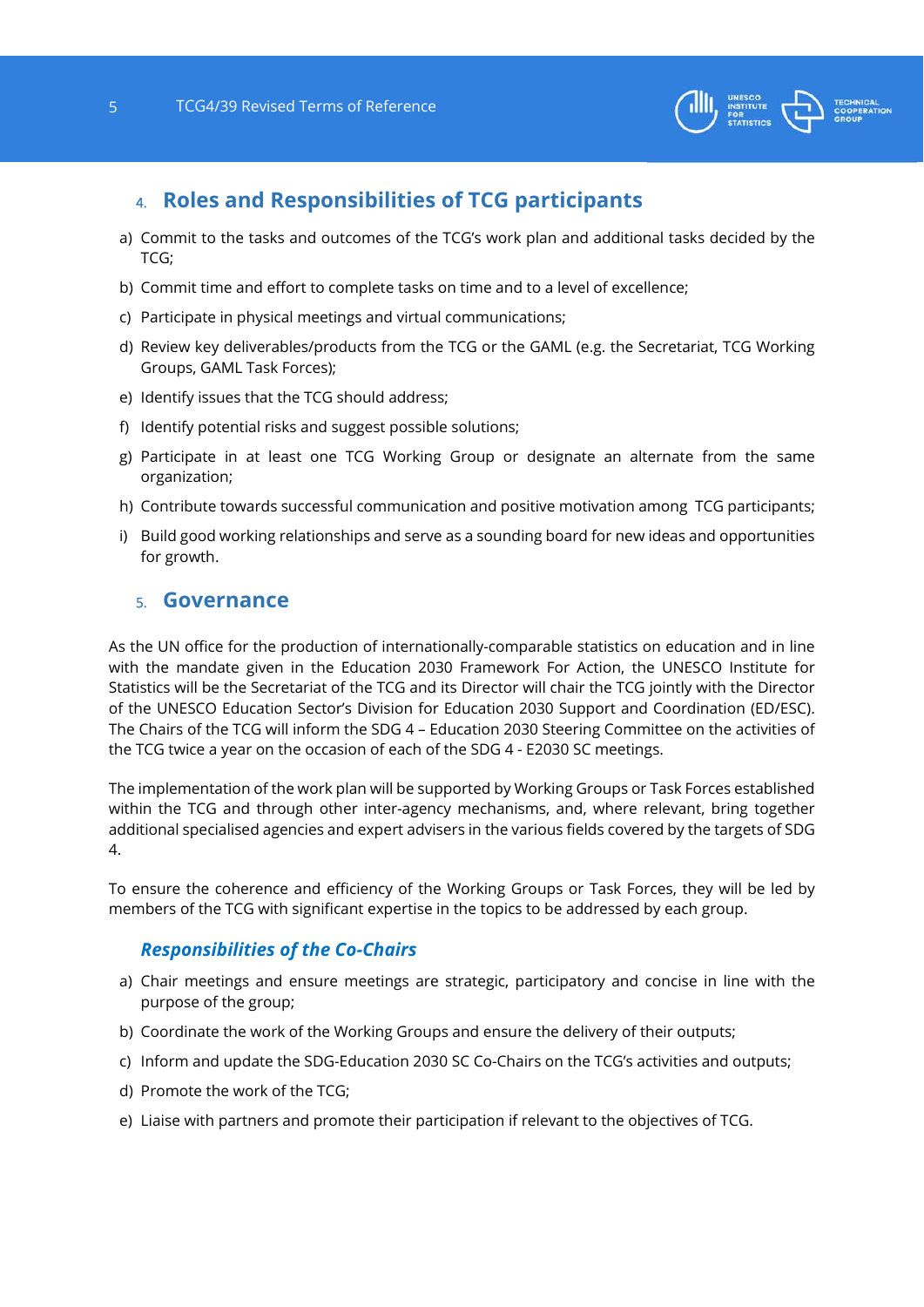

#### *Role of the Secretariat*

The UNESCO Institute for Statistics, in its role as UNESCO's Statistical Agency will:

- a) Organize the meetings and select the meeting venues;
- b) Prepare and facilitate meeting agendas;
- c) Draft the minutes of the meeting in a timely manner;
- d) Maintain accurate and complete information and key documents related to the work of the group on a joint platform;
- e) Submit all relevant documents and meeting minutes to co-chairs for approval;
- f) Draft and present TCG reports to the Education 2030 SC;
- g) Coordinate with TCG Working Groups and ensure delivery.

#### *TCG Operations*

The TCG will conduct its work in an open, inclusive and transparent manner, and may invite experts, as appropriate, from civil society, academia and the private sector to contribute their expertise and experience on indicators and innovative data compilation methods. Papers will be commissioned as needed as part of the inputs.

The work will be organized through physical meetings of the TCG to be held once or twice a year and undertaken virtually between meetings. Participation in the physical meetings will be self-funded. Funding for attendance at the TCG meetings will be the responsibility of TCG participants and their respective organizations. A limited number of developing countries that are members of the TCG may receive funding, if available, to participate in the meetings.

#### 6. **Working Groups**

To facilitate the implementation of the thematic indicators for education, during the first TCG meeting (Washington, D.C, in May 2016) the creation of working groups was proposed to diagnose implementation difficulties of specific indicators and to provide recommendations.

The TCG has formed three Working Groups to work on non-learning assessment related indicators. For learning outcomes or skills related indicators (i.e. 4.1.1, 4.2.1, 4.4.1, 4.4.2, 4.6.1, 4.7.4, and 4.7.5), the UIS has convened the Global Alliance to Monitor Learning (GAML), which is developing the methodologies and tools needed by countries to strengthen their assessments while reporting on learning outcomes or skills internationally. With GAML leading the work on learning indicators, the TCG could focus on the issues of remaining indicators on indicator development, capacity development, as well as data reporting, validation and dissemination.

#### *Working Group 1: Indicator development*

The working group on indicator development is expected to deliver recommendations to the whole TCG group regarding indicators that require further resources to develop or strengthen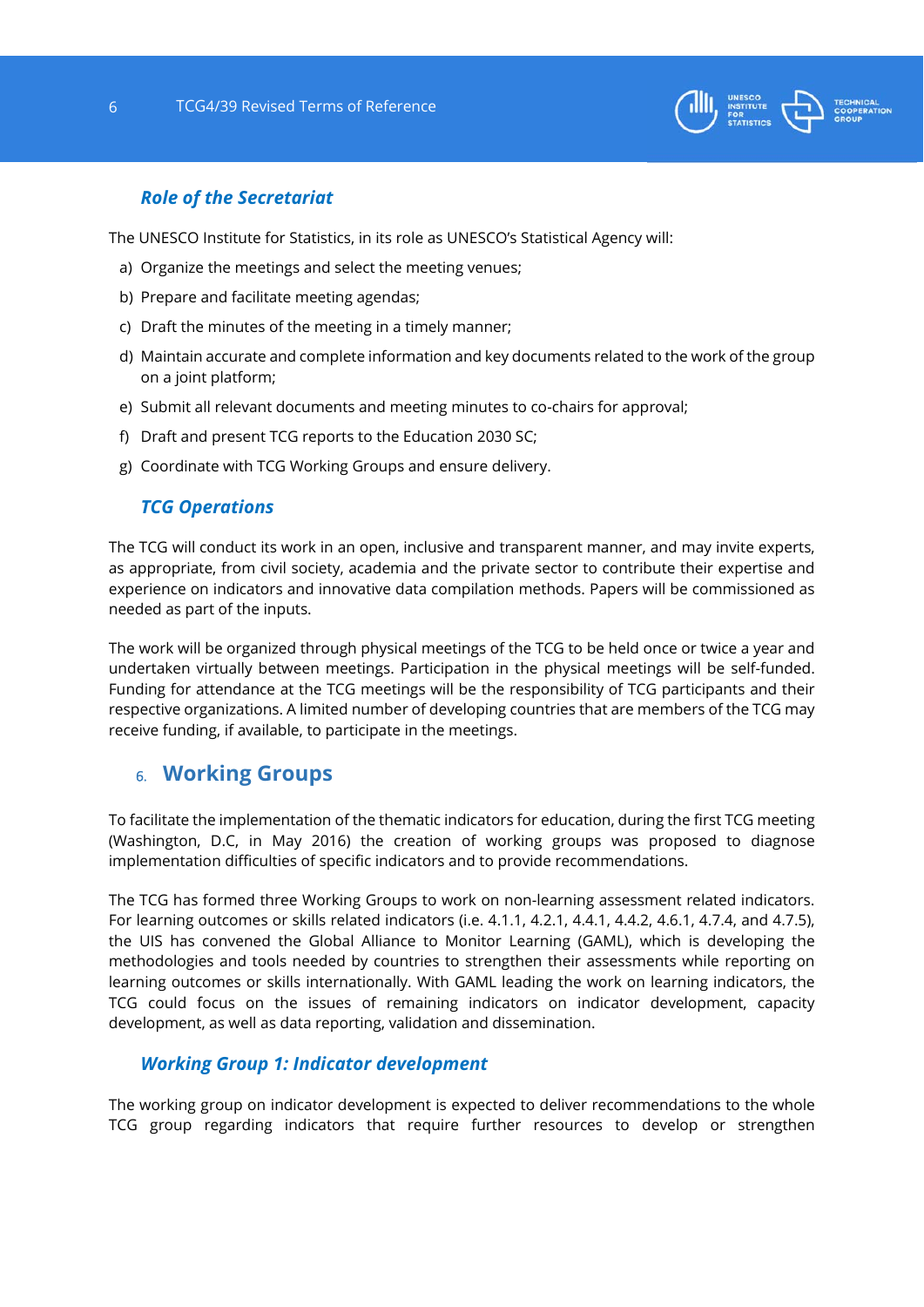

methodologies and to suggest suitable data collection approaches. Specifically, the objectives of this Working Group are to:

- a. Diagnose implementation difficulties of specific indicators.
- b. Produce a report with a recommended work plan for methodology development and/or data collection approaches to the implementation of each indicator or group of indicators under consideration.

If appropriate, the Working Group may also conduct a public consultation on its proposed work plan for indicator development to seek feedback from other experts and data users including countries, civil society, regional and international organizations. The Working Group will report on the progress of its work at future meetings of the TCG.

#### *Working Group 2: Capacity development*

The objectives of this Working Group are to:

- a. Identify and better understand the capacity-development needs of statisticians and ministries in charge of generating data for national education review and monitoring in light of SDG4- Education 2030.
- b. Provide guidance for feasible solutions and plans for monitoring that can be disseminated to countries and other partners.
- c. Contribute to the harmonization of capacity development efforts.

#### *Working Group 3: Data reporting, validation and dissemination*

The objectives of this Working Group are to:

- a. Increase the transparency of the flow of information from data collection to indicator publication, including clear identification of decision-making processes and the actors involved in this data flow.
- b. Ensure that the data reporting process includes adequate metadata and clear communication of timelines and deliverables to ensure effective data validation.
- c. Ensure that there is a well-defined process whereby countries may choose to opt out of a chosen indicator because it is not relevant in that context.
- d. Ensure that there is clear communication between the international agencies that publish SDG 4 indicators and the national entities that supply the data, including adequate time and documentation for comments and feedback.
- e. Ensure effective coordination within the international statistical system and between the international and national statistical systems by providing common and shared guidelines for defining concepts and definitions, data collection, processing and reporting practices; and define principles for effective and efficient data reporting system from the national to international level.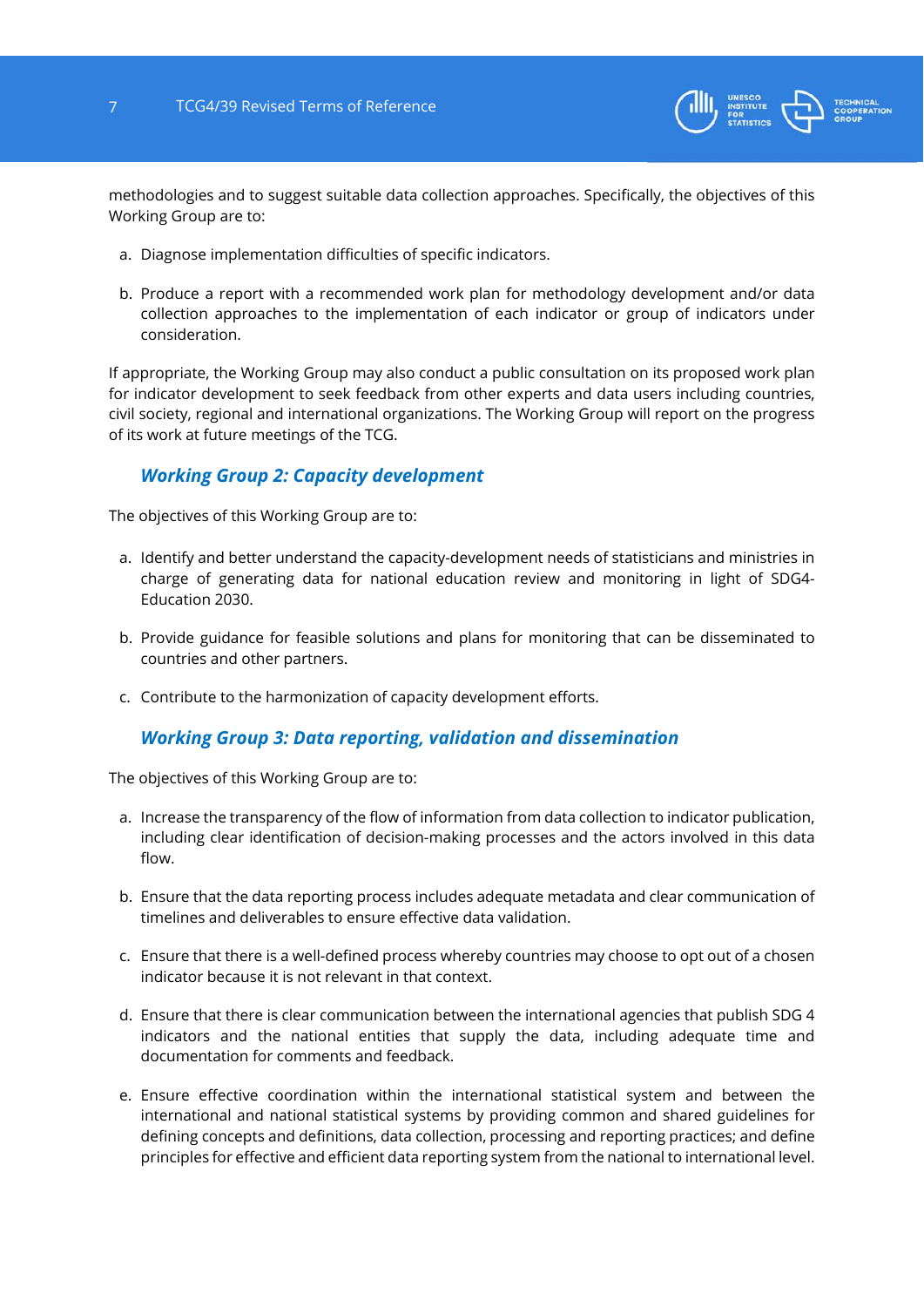

Each Working Group's Term of Reference, as a separate document, further specifies membership, governance, and organization of the work.

#### *GAML and its task forces*

In addition to the three Working Groups, TCG members have been invited to participate in the Global Alliance to Monitor Learning (GAML, http://uis.openplus.ca/gaml/). GAML operates as a platform for dialogue among diverse stakeholders on technical solutions to SDG 4 measurement, including the creation of a framework to enable cross-nationally comparable indicators of learning. The GAML microsite contains more detailed information (http://uis.openplus.ca/gaml/).

The GAML has formed six Task Forces with five working on targets 4.1, 4.2, 4.4, 4.6 and 4.7 respectively and the other one a cross-cutting group working on assessment implementation. The Task Forces work together to generate recommendations with support from the UIS (GAML Secretariat), which will then process the recommendations before sharing with the TCG.

# 7. **TCG Partnership with Other UIS-led Expert Groups**

The implementation of the SDG 4 indicator framework requires collective efforts from experts in various fields. To achieve this, the TCG is partnering with expert groups to benefit from their technical inputs (Figure 1). In particular, the TCG is strengthening its partnership with three UIS-led expert groups: the GAML, the Inter-Agency Group on Education Inequality Indicators (IAG-EII), and one Task Force of the Inter-secretariat Working Group on Household Surveys (ISWGHS).

The GAML (http://uis.openplus.ca/gaml/) is tasked with building global consensus on the international reporting and measurement of learning based on the best fit-for-purpose methodological approaches and practices. Specifically, GAML leads in developing the methodological work on the SDG 4 global and thematic indicators related to learning and skills (i.e. 4.1.1, 4.2.1, 4.4.1, 4.4.2, 4.6.1, 4.7.4 and 4.7.5).

IAG-EII (http://uis.openplus.ca/iag/) aims to promote and coordinate the use of household survey data for education monitoring at the national, regional and global levels. The members work jointly to develop the methodologies for SDG 4 indicators that require data from household surveys.

ISWGHS (https://unstats.un.org/iswghs/) aims to foster coordination and harmonization of household survey activities. ISWGHS has four Task Forces. The UIS leads the Task Force on Sstandards for Education Spending Estimates based on Household Survey Data. The Task Force's work contributes to the methodological development of SDG Indicator 4.5.4.

All three expert groups will provide advice and recommendations to the TCG in their areas of responsibility, especially related to methodological development of indicators. In addition, they will inform the TCG on other relevant work they undertake including in the development of guidelines for users and producers of SDG 4-related indicators.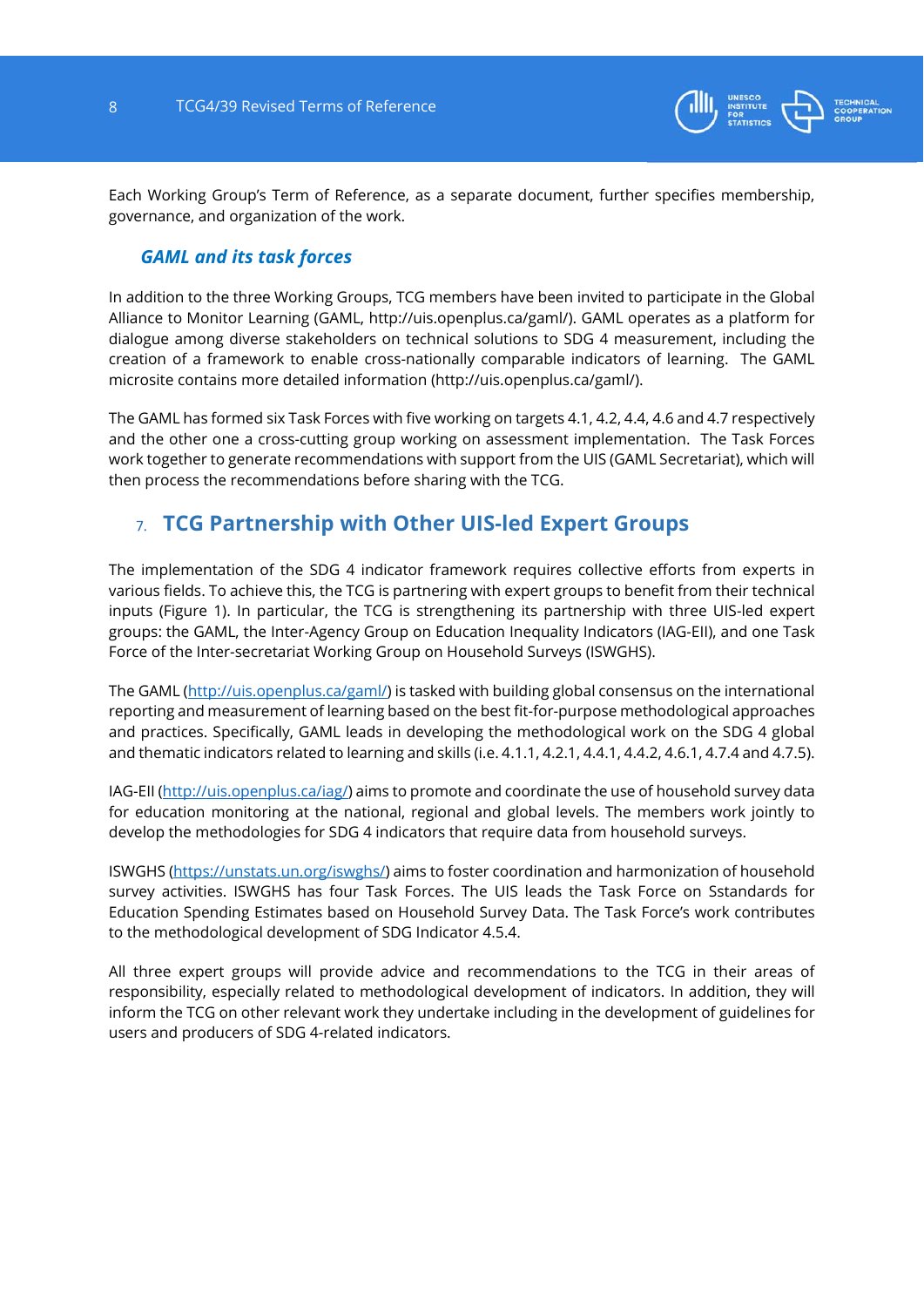

# **Annex I**

**Members of the Inter-Agency and Expert Group on SDG Indicators, 2017** 

| <b>Western Europe</b> | Canada             | <b>Eastern Europe</b>       | <b>Belarus</b> |
|-----------------------|--------------------|-----------------------------|----------------|
| and North America     | France             | (UNESCO Group II)           | Russian        |
| (UNESCO Group I)      | Germany            |                             | Federation     |
|                       | <b>Netherlands</b> |                             |                |
|                       | Sweden             |                             |                |
| <b>Latin America</b>  | Brazil*            | <b>Asia and the Pacific</b> | China          |
| and the Caribbean     | Colombia           | (UNESCO Group IV)           | Fiji           |
| (UNESCO Group III)    | Grenada            |                             | India          |
|                       | Mexico             |                             | Tajikistan     |
|                       | Trinidad and       |                             | Philippines    |
|                       | Tobago             |                             | Samoa          |
| Sub-Saharan Africa    | <b>Botswana</b>    | <b>Arab States</b>          | Algeria        |
| (UNESCO Group V[a])   | Cameroon           | (UNESCO Group V[b])         | <b>Bahrain</b> |
|                       | Ethiopia           |                             | Egypt          |
|                       | Ghana              |                             |                |
|                       | Niger              |                             |                |
|                       | Tanzania           |                             |                |
|                       |                    |                             |                |

Note: \*Also the Chair of the UN Statistical Commission

Source: UNSD, July 2017.